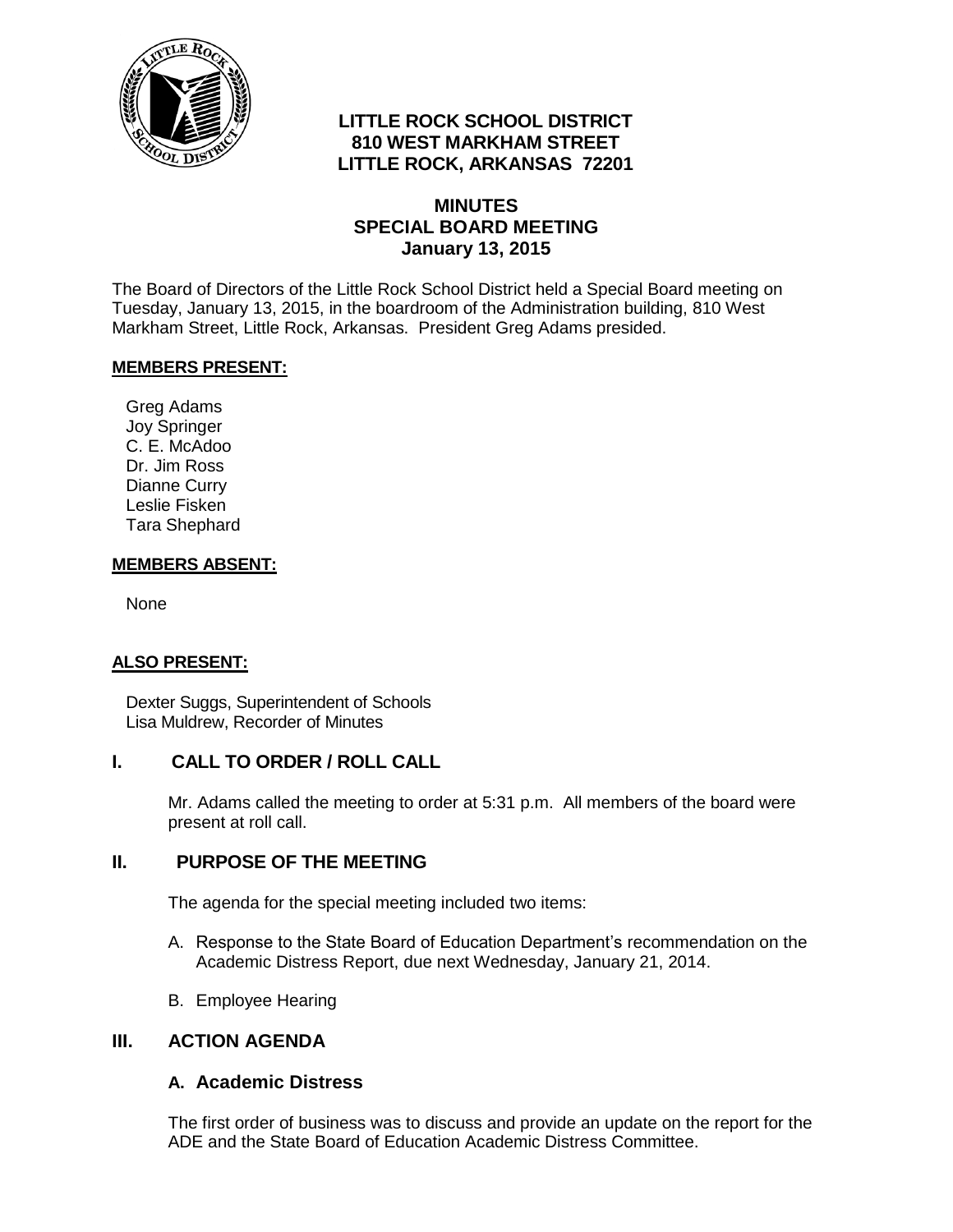Mr. Glasgow addressed the board regarding the academic distress situation, stating that he had very little new to report. Dr. Wilde had phoned him over the holidays to give him heads-up on the findings contained in the report from his group to the ADE and the subcommittee for academic distress. Dr. Wilde didn't want anyone to be caught off guard.

These notes include questions from the Board and responses from Mr. Glasgow and Mr. Heller.

- Q: Will the Board members receive a written report regarding the oral report that Dr. Glasgow was presenting?
- A: There's really nothing to report. Mr. Glasgow wanted to share with the Board what Dr. Wilde shared with him.
	- Attorney Heller stated that it was his understanding that our people are going to meet with Dr. Wilde. The written report will come once that meeting takes place. It should show any differences of what we are doing versus what Dr. Wilde and his team thought the district should be doing.
	- The board made a request to receive a written report. There is a communication gap because they were expecting a written report.
- Q: Is there a scheduled meeting with Dr. Wilde?
- A: There's no scheduled meeting at this time.
	- Mr. Glasgow stated Dr. Wilde reported to him that the principals were stressed with all of the obligations they are currently facing. Mr. Glasgow went on to read the list of items from his list of concerns from the teachers.
		- Core State Standards
		- PARCC training
		- Indi-Star… the electronic system where they have to assess indicators
		- They have to include agendas and minutes
		- They have PIF's, IMO's
		- Lessons plan training
		- Rituals and routines
		- Classroom observations
		- Evidence based feedback training
		- Leadership team training
		- Restructuring the teams
		- Instructional team
		- Unit planning with pre and post-test
- Data analysis
- **ELL programming the** trip to Springdale
- Weekly reports from our local school improvement specialist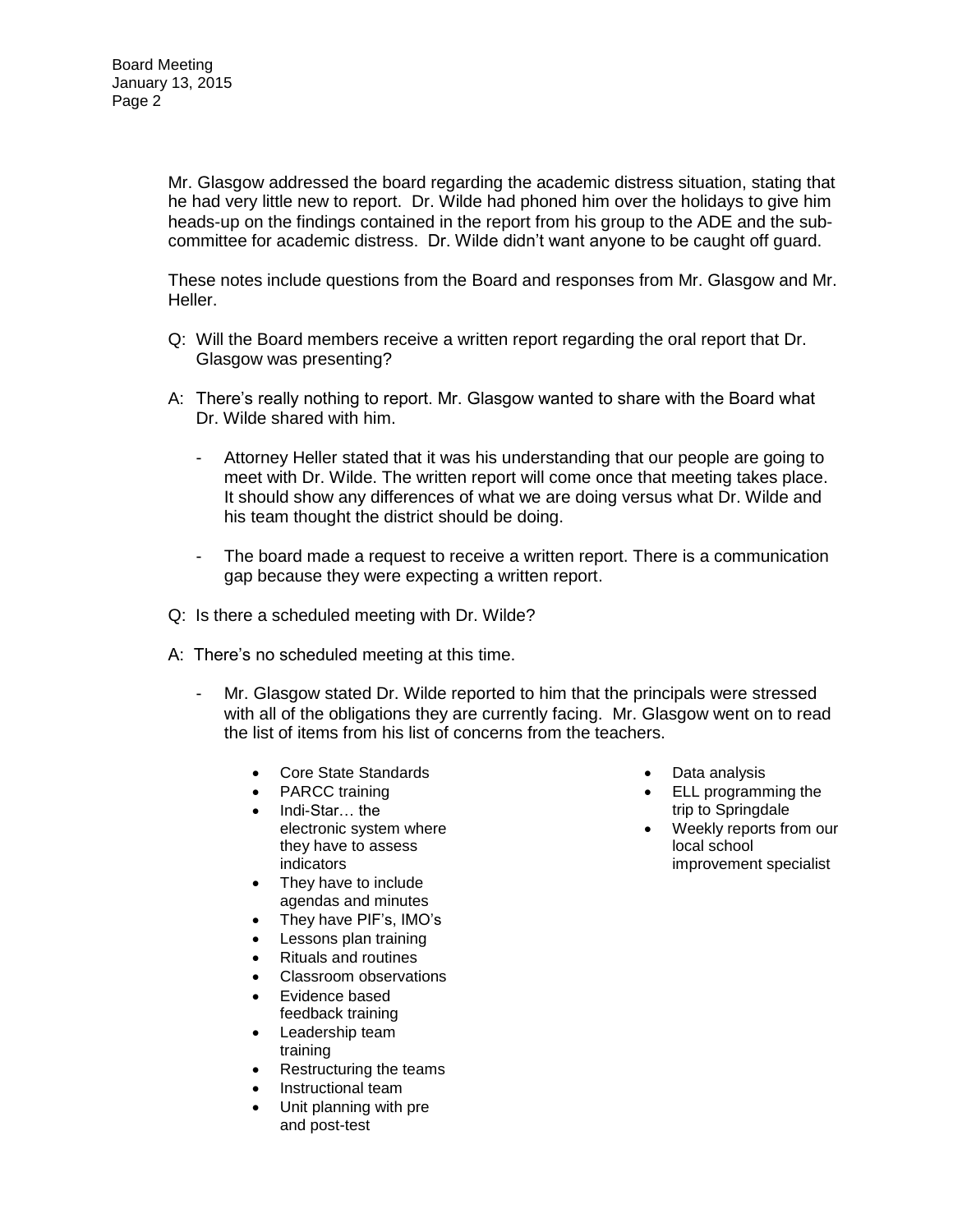- They have barriers and concerns to address. They have the ADE people in their buildings as well as time to prepare for the Board work-sessions.
- There is so much on the principals' plates at this time; they are thinking about this constantly. Mr. Wilde wanted them to narrow it down to two or three things and they are working on developing those three things at this time.
- Q: Since they are narrowing their focus, is that where we are approaching the conversation with Dr. Wilde? Are we trying to come up with an agreement per our attorney and if that is it, is it going to be an acceptable piece to work with?
- A: Mr. Glasgow expressed belief that Dr. Wilde's intent was to narrow the focus. All of our strategies were researched based; however the method of implementing them wasn't narrowed down to achievable points. He was certain Dr. Wilde was in agreement that whatever the schools want to do, as long as it is done well. Dr. Wilde has his plans in writing.
	- It was stated that everything needs to be in writing coming from the District. The Board has been given the plans to date. The State has asked for additional information from the District.
	- Ms. Curry made recommendations to the Board that they have someone to transcribe all of their comments during the meetings regarding the academic distress. To make sure there is no doubt on what has been said, she wanted to put this on record.
- Q: It was asked if Mr. Glasgow could tell for sure if all the schools have already addressed these concerns. Ms. Springer wanted to make sure we identified those two or three innovations they are using to address academic achievement and that they are fully developed. Is that your understanding that they have already done that?
- A: They have already done it because the schools have turned in a list and identified those innovations.
	- In the report from Dr. Wilde, he mentioned that the schools are trying to figure out what innovations they are going to use.
- Q: When do you believe these will be fully developed?
- A: Once the principals are able to go back to the teachers and staff. It should take several weeks.
- Q: Do we believe the state will give us additional time for these items to take place?
	- Once that takes place, what type of monitoring system will we have in place to determine the effectiveness? Mr. Glasgow agreed with Dr. Wilde that a lot of this is too district driven.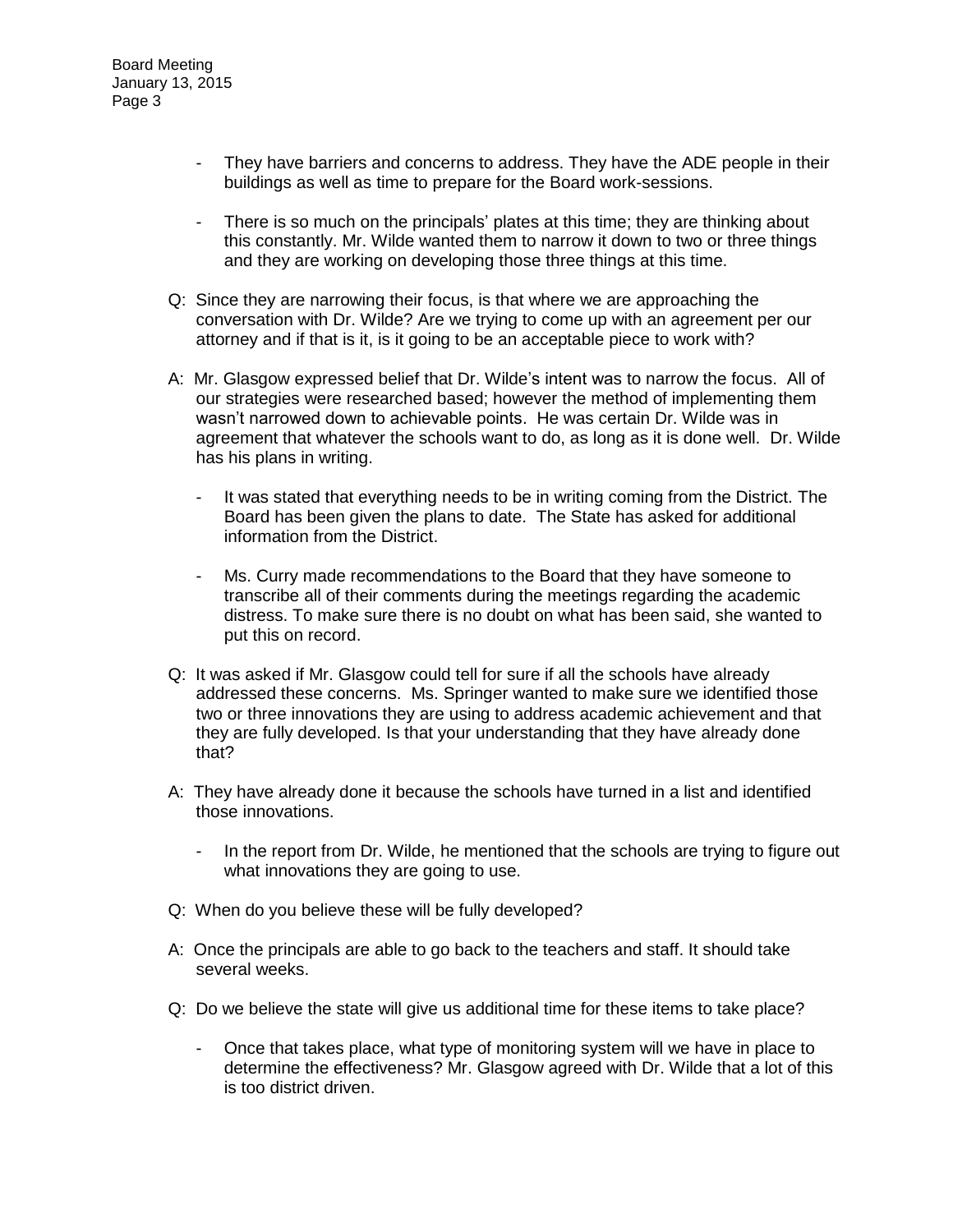- Q: Regarding a question of "changing the culture" at Henderson, was that one of the innovations?
- A: Yes... that is one of the innovations.
	- The issues that had been identified by the schools are too broad.
	- A correction was made, not to work directly with Dr. Wilde but to get some feedback from the administration.
- Q: Will you make the list that they are presenting to the state available to the Board?
- A: The name of the innovations; the action plan, and the method of assessment or evaluating the effectiveness of the evaluation ….Most of them are not developed at this time.
- Q: The SOAR test… Is the administration using SOAR to consider whether or not these comprehensive improvement plans are helping in these six schools and the other schools as well?
- A: The one we are using for secondary. We had only one assessment this far.
- Q: Will the SOAR test be applicable in this situation?
- A: The teachers need to work together and assess every two or three weeks. This is how you will know if your innovation is working.
- Q: Will we have that oversight in the process concerning the assessment? Are there various lists of things that the principals have to handle? If so, are there things on the list that we have a choice not to do?
- A: No, sometimes we have no choice on some of the requirements. The principals still have to do those things because that's part of their jobs.

Mr. Heller commented regarding the discussion. The state board of education is considering whether to take over the school district. We have two opportunities, January 21st and January 28, 2015, to try and persuade the state board that it's a bad idea to take over.

- Q: What are we going to give them on January 21 $\mathrm{^{st}}$ ? What matters is if we can narrow this down into what the state wants.
- Q: What's the plan going to be?
- A: The second plan is the agreement to be presented to the State Board to assure them that that our plan can be implemented.

Mr. Heller stated that he, Mr. Glasgow, Dr. Perkins and Mr. Burton would need to work with Dr. Wilde. We all will meet on Tuesday, January 20, 2015.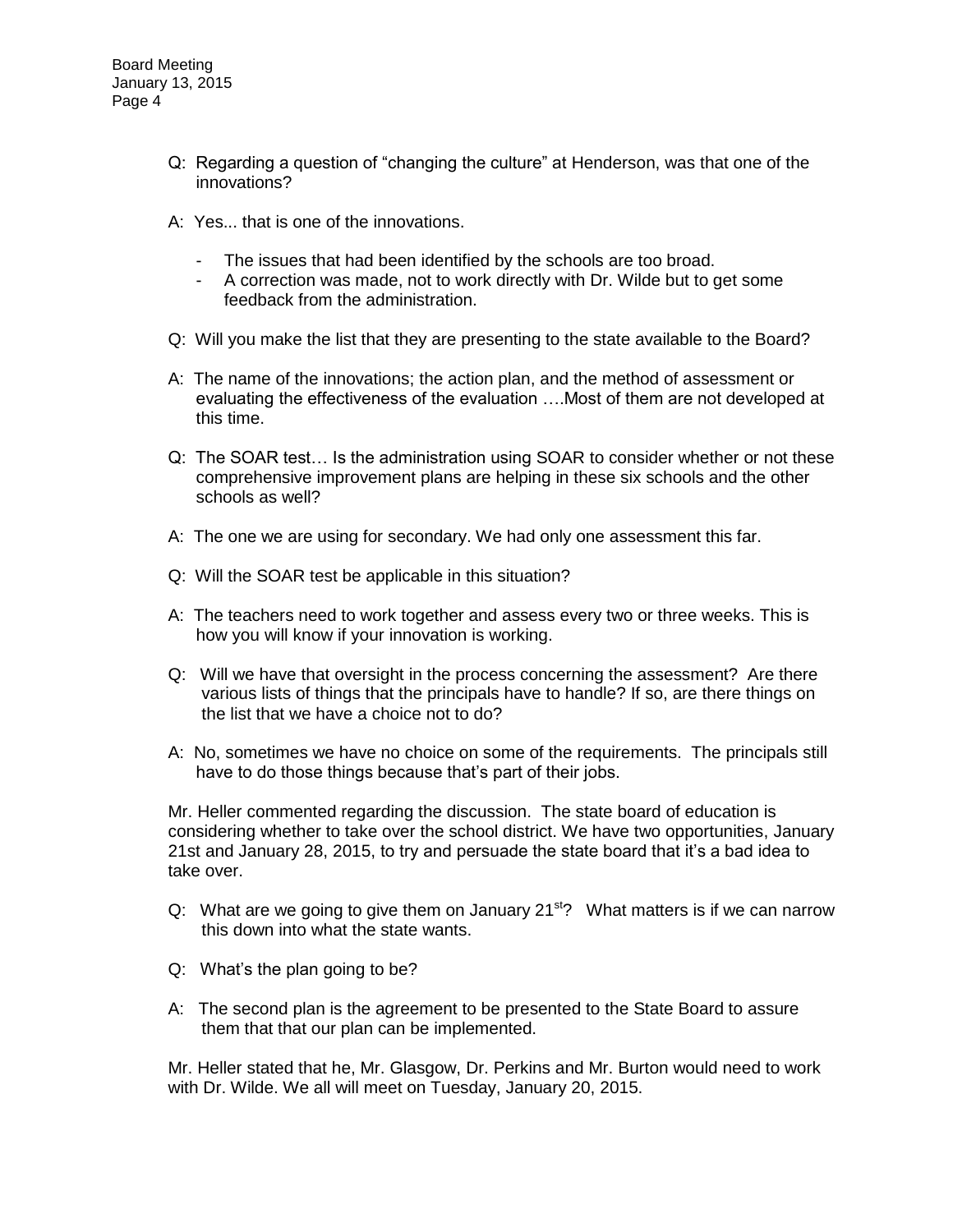Dr. Suggs was asked if the administrative was on track to address the State Board. Dr. Suggs wanted to ensure the board that a plan has been presented. He corrected previous statements that nothing had been in writing or presented.

After we meet, there will be a better picture of where we need to go. We are going to get with the people at ADE and find out where we are and what else needs to be done. We have requested a meeting, but we can't force someone to get in the room with us for this discussion.

- Q: Will the Board be properly notified?
- A: The Board can look at the plan and decide if we need to approve it on Tuesday. Dr. Suggs stated that after we meet on Wednesday to send out the information on Thursday; Friday would be too late.

Mr. McAdoo, Mr. Adams, Ms. Fisken, and Ms. Curry made comments concerning the Board in support of Dr. Suggs, this plan, and moving forward. Also, appreciation went out to all the people who are working on this, acknowledging the time, effort, and hard work going on in the schools in academic distress. We on the Board are trying to address this issue in a very thoughtful manner.

*The board took a brief recess at 6:18 p.m. and returned at 6:31 to convene an employee hearing.* 

#### **EMPLOYEE HEARING**

The hearing was held in response to a request for hearing by employee KT who was recommended for termination from her position as a paraprofessional at Hamilton Learning Academy. It was requested by LREA to be closed.

Mr. Adams asked that the parties adhere to a reasonable and focused time, with the intent to be finished hearing the arguments by 8:00 – 8:30 p.m.

Attorney Khayyam Eddings represented the District. The LREA, represented by Monica Norwood, was present for the employee.

As an opening statement, Mr. Eddings reviewed the administration's exhibits, including the termination letter from Superintendent Dr. Suggs dated November 21, 2014. On September 19, 2014, <KT>, employed as a paraprofessional, was serving as a substitute in a science class. <The employee> became involved in an altercation with some of the students in the classroom. After leaving the building, <the employee> returned to the school office where she continued with disruptive language and behavior.

Mr. Eddings specifically pointed out items in the termination letter, and expressed belief that the evidence contained there is undisputed. There were witnesses to <the employee's> use of profanity and the statement "I quit," which was reported by witnesses to the incidents which occurred on September 19th.

After leaving the school on the day of the incident, she reentered the front office where she got into a confrontation with the security officer then refused to leave the building. This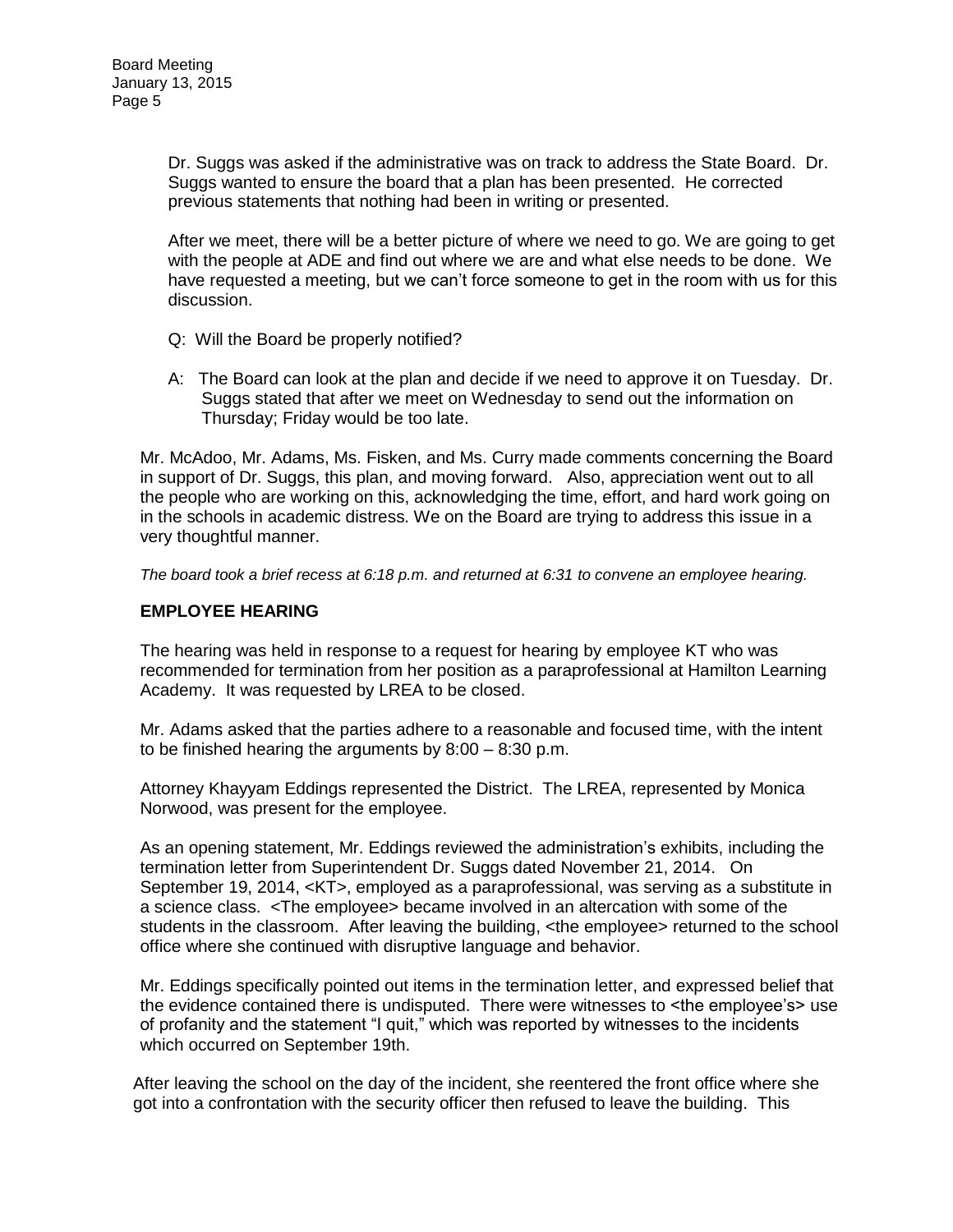conduct was captured on video tape and is undisputed. It was reported that <the employee's> behavior was witnessed by several students, and this behavior caused these students to become excited.

The district's witnesses were to include the security officer, the teacher of the classroom where <the employee> was substituting, a student witness, and the school secretary.

Ms. Norwood's statement to the board included reference to board policies and the employee's right to appeal a recommendation for termination. She referred to exhibits including relative disciplinary policies including the Grievance Process, the Resolution Process, and District Policy GBK-R -The Appeals Process. Ms. Norwood expressed belief that <the employee> was suspended illegally without pay by Principal Mr. Vinson after the altercation.

Ms. Norwood presented copies of communications beginning with her contact on September 26, 2014, to Mr. Robinson in Human Resources regarding <the employee's> status during the pending investigation. Mr. Robinson had denied <the employee's> temporary reassignment and informed Ms. Norwood that <the employe> had voluntarily left her job.

Following that date, contact was made with Mr. Burton, Deputy Superintendent and with Dr. Fields regarding <the employee's> suspension. She raised questions then regarding the employee's rights under the Public School Employee Fair Hearing Act. These same concerns were raised with Dr. Suggs.

Ms. Norwood reported following up contacts with the administration resulted in a denial of <the employee's> due process rights. A level two grievance hearing was requested on October 3, and contacts to Human Resources through October 9 were ignored.

On October 20, 2014, Dr. Suggs sent a letter to <the employee> referring the matter back to Human Resources for a level two Hearing. In that letter, Dr. Suggs wrote that a Board hearing could be requested after the level two hearing.

Robert Robinson was called to respond to questions. He reported to the board, that his denial of the initial hearing was due to the fact that the investigation was incomplete. <The employee> was still receiving pay during the time of the investigation. The recommendation for termination was from Mr. Vinson to Human Resources and to the Superintendent. The investigative report from Safety & Security (Exhibit 7) was used to make the recommendation for termination.

Board members asked questions relative to the dates and times of events surrounding the incident and the requests for hearings. In an effort to determine if due process was followed, Mr. Eddings admitted and agreed with the board that procedural errors were made during the investigation and termination recommendations. <The employee> had been "made whole" with regard to the issue of her pay as of December 15, 2014.

The remaining issue is to determine whether <the employee> engaged in the behaviors reported. She had not denied the verbal or physical abuse indicated in the reports. Mr. Robinson responded to questions and expressed belief that since the November 21 letter, no violations of due process have occurred.